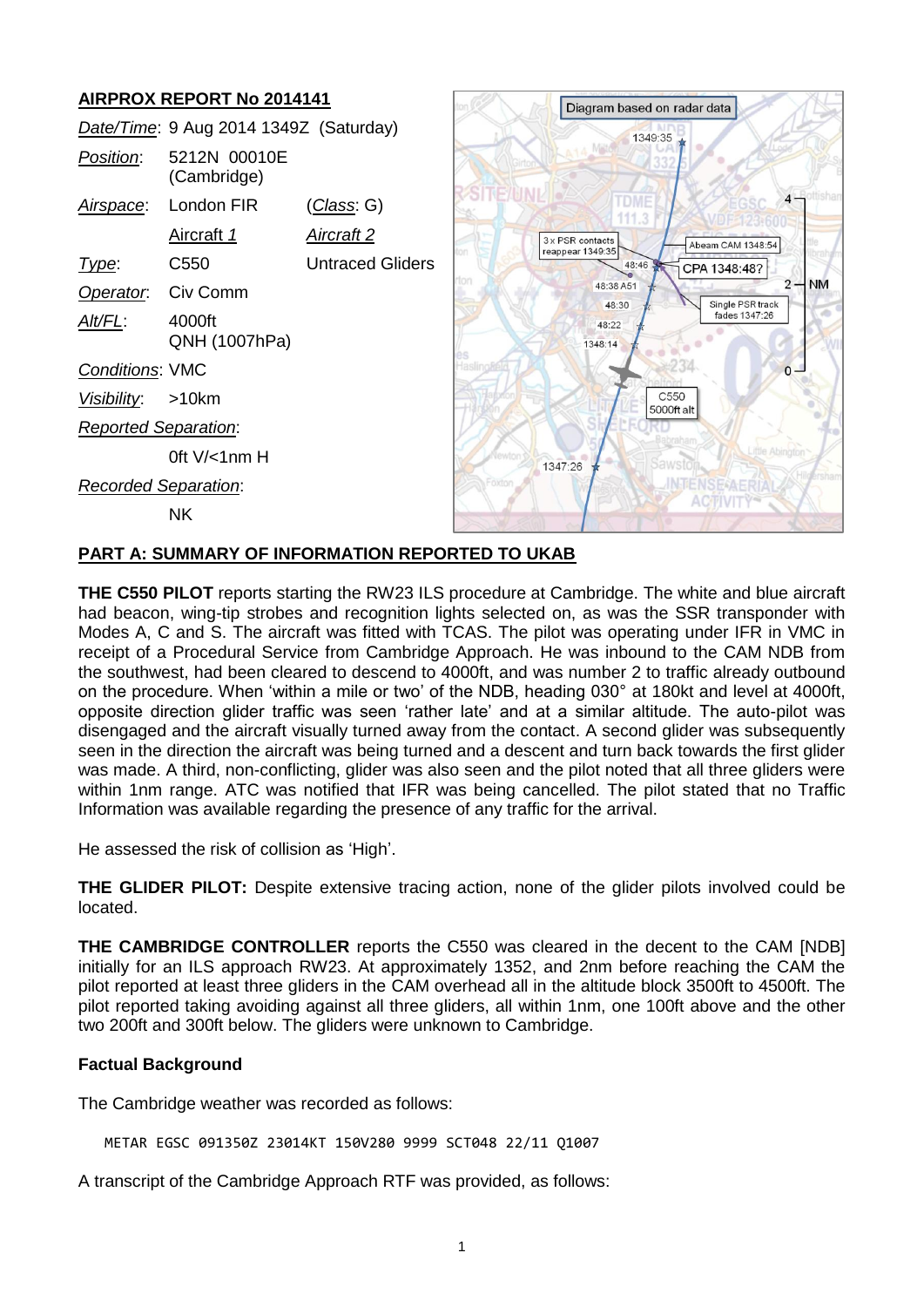| <b>From</b>      | To               | <b>Transcript</b>                                                                                                                                                                                                                                                                                                                       |  |
|------------------|------------------|-----------------------------------------------------------------------------------------------------------------------------------------------------------------------------------------------------------------------------------------------------------------------------------------------------------------------------------------|--|
| C <sub>550</sub> | Cambridge        | Cambridge ????? [C550 C/S] information November, Q N H one zero zero seven,<br>(1348:00) five thousand feet er request visual join if available, visual with the ATR                                                                                                                                                                    |  |
| Cambridge        | C <sub>550</sub> | [C550 C/S] roger it's er (1348:10) non-radar procedural service, inbound,<br>information November, runway two three's in use, the Q N H one zero zero seven,<br>just confirm your range from the field                                                                                                                                  |  |
| C <sub>550</sub> | Cambridge        | (1348:20) two miles from the field [C550 C/S]                                                                                                                                                                                                                                                                                           |  |
| Cambridge        | C <sub>550</sub> | [C550 C/S] roger, descend altitude four thousand feet on the Q N H one zero zero<br>seven                                                                                                                                                                                                                                               |  |
| C <sub>550</sub> | Cambridge        | descend altitude four thousand feet Q N H one zero (1348:30) zero seven [C550<br>C/S] and just for information glider twelve o'clock directly overhead the airport<br>approximately (1348:40) four thousand eight hundred feet descending and ?????<br>there's about two or three gliders in the overhead, request er we- go visual now |  |
| Cambridge        | C <sub>550</sub> | [C550 C/S] (1348:50) roger take your own avoiding action on that traffic and contact<br>Cambridge Tower one two five decimal niner                                                                                                                                                                                                      |  |
| C <sub>550</sub> | Cambridge        | okay one two five niner and for further information there's at least three gliders<br>directly (1349:00) in the overhead of Cambridge between er about three and a<br>half to four and half thousand feet manoeuvring                                                                                                                   |  |
| Cambridge        | C <sub>550</sub> | roger that's understood, we were aware of some north of the field but not in the<br>overhead, thanks for the call (1349:10)                                                                                                                                                                                                             |  |
| Cambridge        | C <sub>550</sub> | [C550 C/S] contact Cambridge Tower one two five decimal niner                                                                                                                                                                                                                                                                           |  |

# **Analysis and Investigation**

# **CAA ATSI**

ATSI had access to Cambridge RTF and area radar recording, together with the written reports from the controller and the C550 pilot.

The C550 pilot was operating under IFR inbound to Cambridge, and was in receipt of a Procedural Service from Cambridge Approach. The glider pilots were untraced but Cambridge ATC believed that they may have been operating from Gransden Lodge. The Cambridge Manual of Air Traffic Services (MATS) Part 2, Page 29, Paragraph 10.2, states:

'Gliding takes place at Gransden Lodge 10nm SW of Cambridge. Gliders can be launched up to 3000 feet altitude by cable winch, or launched by glider-tug.

Gransden shall be considered always active although details are usually faxed to ATC when gliding events are scheduled. The site is marked on situational displays. A/C should be warned where it is suspected that gliding may be occurring.

A/C being vectored should be vectored to avoid the site if any doubt exists.

Gransden Lodge occasionally host gliding competitions. Prior to launch a member of the club should telephone ATC with details of numbers, routing etc. Information is also available online. If doubt exists, or for traffic updates, ATC will contact the club.

Information on known intense gliding activity will be displayed on a temporary basis at each operational position, and updated as required by the ATCO I/C.'

Cambridge ATC were providing a split Aerodrome and Approach Control service without the aid of surveillance equipment. Controller training was in progress in both positions and workload was assessed as light to medium. The UK AIP page AD 2.EGSC-9 (29 May 2014) states for Radar:

'Available intermittently Mon-Fri during normal working hours and by arrangement only'.

Radar would not have shown gliders operating in the overhead.

At 1347:00, the Stansted single source radar replay showed the inbound C550, 7.3nm south of Cambridge, passing 5600ft following an ATR 42 at 3100ft. Both aircraft's pilots were inbound IFR in receipt of a Procedural service. Also shown are a number of intermittent glider contacts, see Figure 1.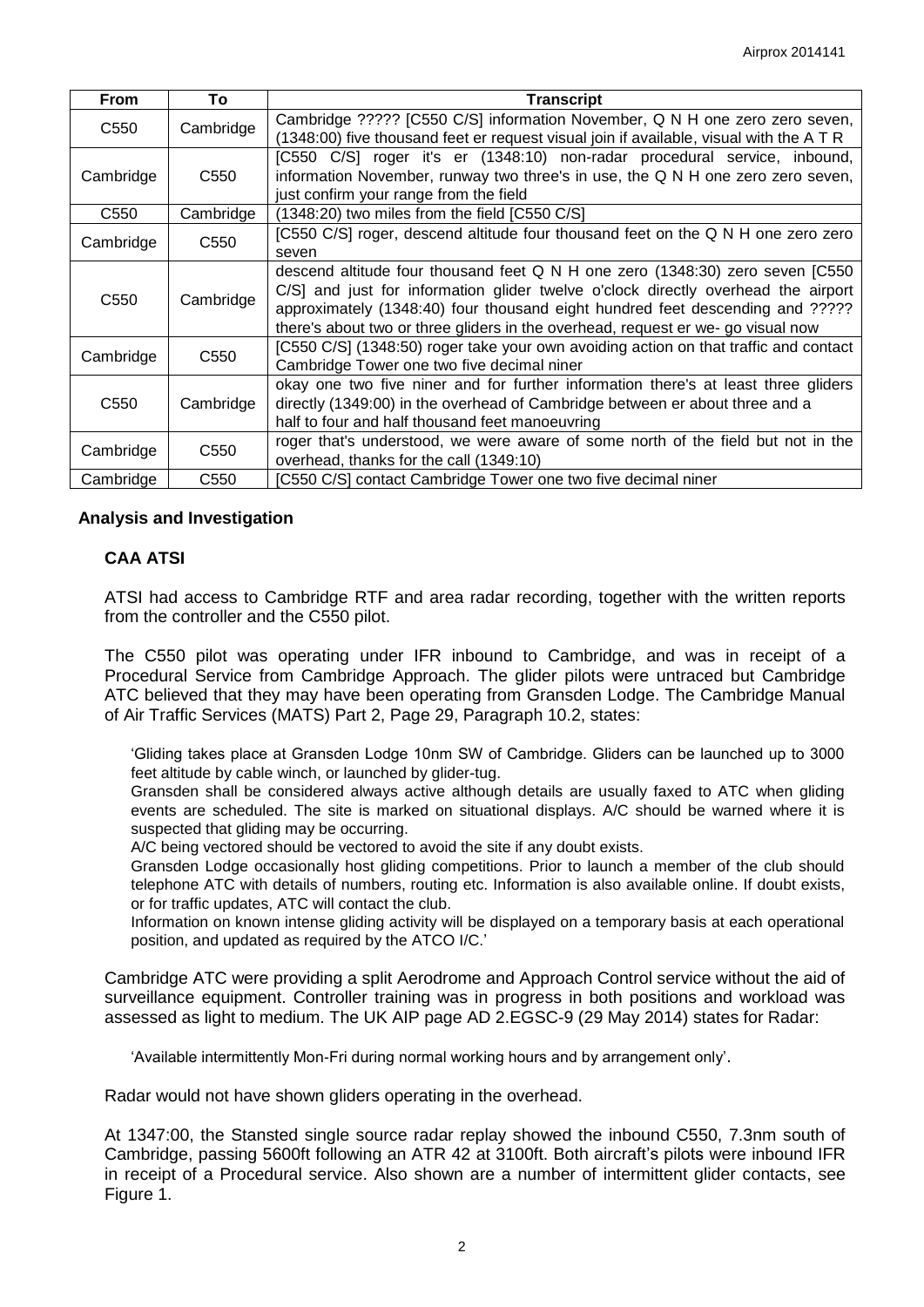

Figure 1: Stansted single source radar at 1347:00

At 1347:50, the C550 pilot contacted Cambridge Approach reporting in receipt of information 'N' with QNH 1007hPa.

. At 1348:52, radar replay showed the C550 overhead the airfield at FL049 (5000ft) with intermittent gliders showing 2.5nm west and 2.7nm southeast. It was likely that other gliders in the area were not shown on the radar replay, see Figure 2.



Figure 2: Stansted single source radar at 1348:52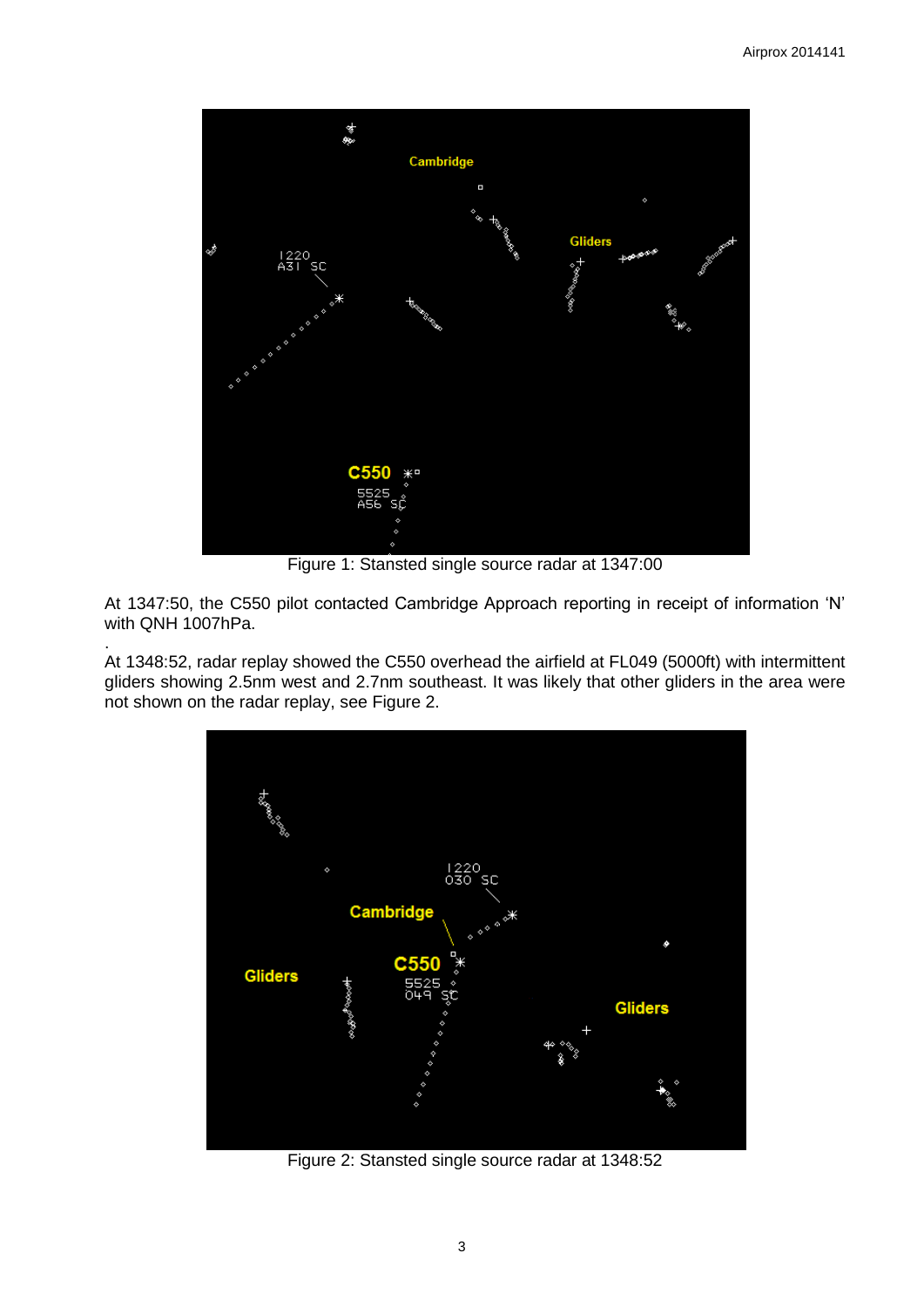At 1349:30, the C550 pilot contacted the Tower and continued to join on a right base to land without further incident.

.

In discussion, the Approach controller recalled that he had received a couple of calls from glider pilots operating north of Cambridge but, prior to the Airprox, Cambridge ATC had not been aware of the full extent of the gliding activity in the Cambridge overhead. The Cambridge Approach controller believed that the gliders were operating from Gransden Lodge but no notification had been received regarding a gliding event or of any other planned activity in the vicinity of Cambridge. When asked, the Cambridge controller confirmed that he had been aware of gliders to the north but not in the immediate vicinity. He thought that arriving aircraft were being advised to look out for gliders but couldn't recall if this had been broadcast on the ATIS prior to the incident. He explained that when Cambridge are aware of gliding activity the ATIS would be updated together with the local ATC webpage.

In order to try and address concerns about aircraft routeing close to gliders a meeting occurred earlier in 2014 between Cambridge Airport, the Cambridge Airlines safety representative and a Gransden Lodge gliding club representative. As a result of the meeting, and in order to mitigate against IFR traffic coming into proximity with gliders, Cambridge ATSU asked the CAA to update the Cambridge UK AIP approach charts, to indicate the intense gliding activity at Gransden Lodge. Additionally Cambridge ATSU issued a MATS Part 2 supplementary instruction (SI-02/14) to controllers, effective 24 July 2014, which states:

'Gransden Lodge is a notified gliding site making up to 15,000 winch launches per year. Winch launching can take place with a maximum release altitude of 3300 feet AMSL and aerotow to any altitude outside of CAS. Intense gliding activity can be expected within 1nm from the airfield with further activity in the local area. The site should be considered active seven days a week during daylight hours. Even when weather conditions are poor there may be winch launching in progress (practising aborted launches or cable breaks etc). Following a number of encounters with traffic routing close to Gransden Lodge gliding site it is necessary to introduce measures to mitigate against traffic routing IFR to Cambridge to ensure that Gransden Lodge is avoided by a sensible margin to remove the possibility of an encounter with an IFR aircraft and a glider/winch cable combination.'

The supplementary instruction outlines procedures to be implemented to ensure that arriving IFR aircraft are routed clear of Gransden Lodge not below 4000ft.

The C550 pilot contacted Cambridge Approach as he approached the airfield and 40sec later reported taking avoiding action against gliders in the overhead. The Approach controller had earlier received RT calls from two glider pilots operating to the north, but there had not been sufficient time to pass any warning to the C550 pilot. The controller was unprepared and unaware of the intense gliding activity in the overhead and in the vicinity of Cambridge Airport. The C550 pilot was in receipt of a Procedural Service and CAP774, UK Flight Information Services, Chapter 5, Paragraph 5.1 states:

'A Procedural Service is an ATS where, in addition to the provisions of a Basic Service, the controller provides restrictions, instructions, and approach clearances, which if complied with, shall achieve deconfliction minima against other aircraft participating in the Procedural Service. Neither traffic information nor deconfliction advice can be passed with respect to unknown traffic.'

The radar replay only showed gliders intermittently and it was therefore not possible to identify the glider involved or to show the specific geometry of the occurrence.

Cambridge airfield is situated close to Gransden Lodge in a busy Class G airspace environment. The issues regarding gliders is complex and gliders are often intermittent on radar and will not be seen in the overhead. Glider pilots may call Cambridge but this is often dependant on whether they carry a radio and hold an RT licence. The ATSU have been pro-active in trying to reduce risk and mitigate against encounters between IFR aircraft and gliders. Cambridge have updated the appropriate charts in the UK AIP and have introduced procedures to avoid Gransden Lodge.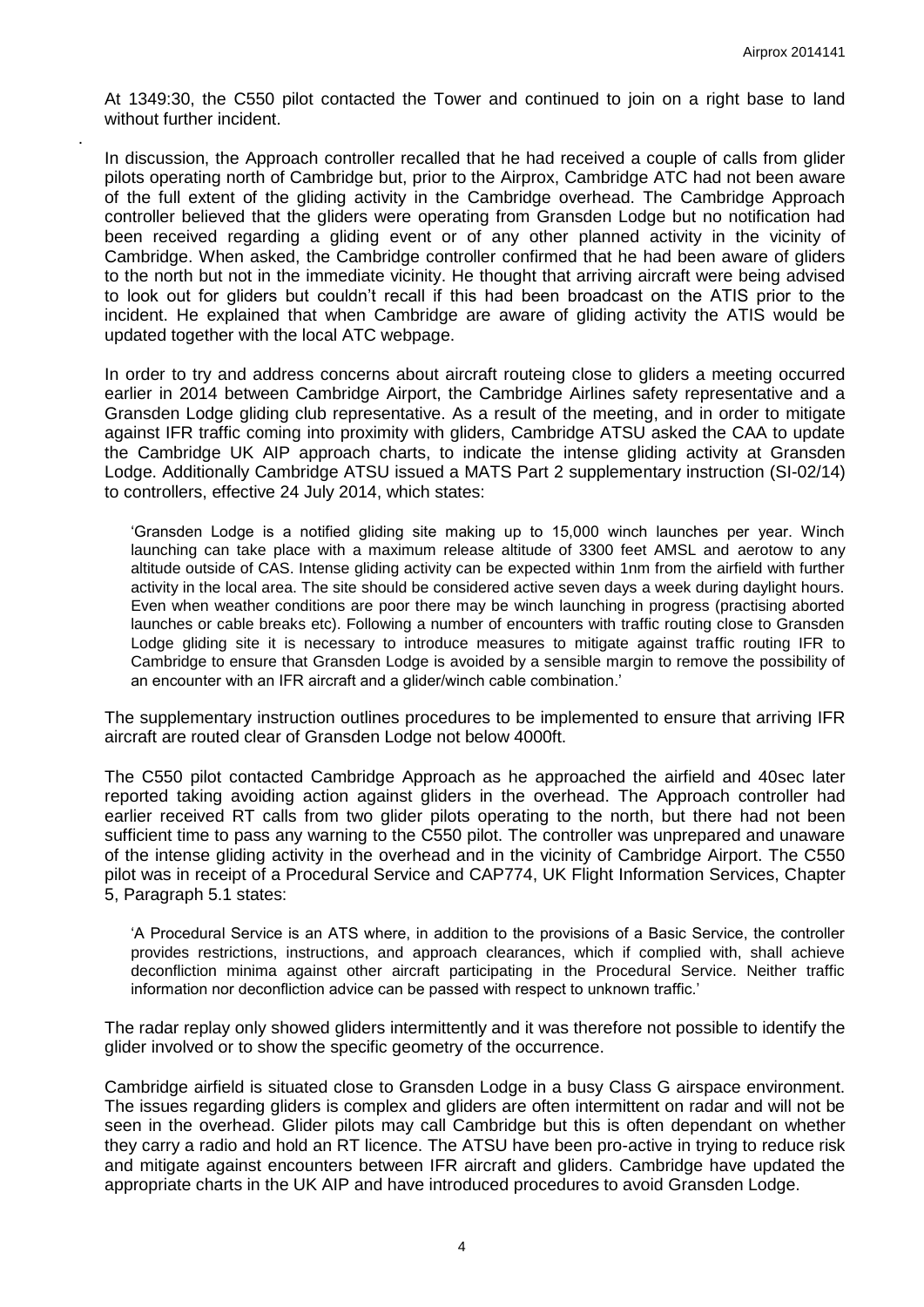# **UKAB Secretariat**

All pilots shared an equal responsibility for collision avoidance and not to fly into such proximity as to create a danger of collision<sup>1</sup>. If the incident geometry is considered as converging then the C550 pilot was required to give way to the glider pilot<sup>2</sup>. If the incident geometry is considered as head-on then both pilots were required to turn to the right<sup>3</sup>. If the incident geometry is considered as overtaking then the glider pilot had right of way and the C550 pilot was required to keep out of the way of the other aircraft by altering course to the right $4$ .

### **Comments**

# **BGA**

As noted above, this is a busy Class G environment with a mix of traffic types. Effective lookout is the primary means of risk mitigation in these circumstances and worked in this case. It is unfortunate that the glider pilots could not be traced; however it is unlikely that they were familiar with the NDB procedure routings and altitudes as these are not shown on VFR charts. It is encouraging to note that at least some glider pilots in the area notified Cambridge of their activity.

#### **Summary**

An Airprox was reported when a Cessna 550 and gliders flew into proximity at about 1349 on Saturday 9<sup>th</sup> August 2014. All pilots were operating in VMC, the C550 pilot under IFR in receipt of a Procedural Service from Cambridge and the glider pilots under VFR, most likely not in receipt of an Air Traffic Service.

#### **PART B: SUMMARY OF THE BOARD'S DISCUSSIONS**

Information available consisted of a report from the C550 pilot, a transcript of the relevant RT frequency, radar photographs/video recordings, a report from the air traffic controller involved and a report from the appropriate ATC authority.

The Board first considered the C550 pilot's actions. The C550 pilot was inbound to Cambridge and, although operating under IFR, nevertheless remained responsible for collision avoidance. Without the aid of surveillance, his Procedural Service would only include ATC-derived separation against other aircraft participating in the same service, although his TCAS would provide traffic information on traffic equipped with, and using, an SSR transponder. Therefore, his only means of mitigation against mid-air collision with non-transponder equipped aircraft was the use of 'see-and-avoid'. In the event, he saw 3 conflicting gliders and took appropriate and timely avoiding action.

The glider pilots were operating in Class G airspace in accordance with the privileges afforded them within that airspace; however, members were of the opinion that soaring in the overhead of an established commercial airport at a reported altitude of 5000ft should be avoided if possible and, if necessary, would be conducted much more safely with associated RT contact with the aerodrome concerned if possible. Members were aware that many glider pilots were not in possession of an RT license and consequently could not make such a call; although in that case it was felt appropriate that such glider pilots should include the position of a likely IFR hold in their assessment of desired track and avoid it. Members noted that the presence of the 'feathers' symbol on the CAA VFR 1:500000 scale chart indicated aerodromes with instrument procedures outside CAS, and should also serve as an indication that the airfield may have an IFR holding pattern in or near the overhead. Members recalled that, as a result of Airprox 2014097 and 2014126, the CAA had been recommended to consider producing a chart of UK airfield IFR holding pattern positions and that such a chart could have provided valuable deconfliction information in this case.

 $\overline{a}$ <sup>1</sup> Rules of the Air 2007 (as amended), Rule 8 (Avoiding aerial collisions).<br><sup>2</sup> ibid - Bule 9 (Copyerging)

ibid., Rule 9 (Converging).

 $3$  ibid., Rule 10 (Approaching head-on).

<sup>4</sup> ibid., Rule 11 (Overtaking).